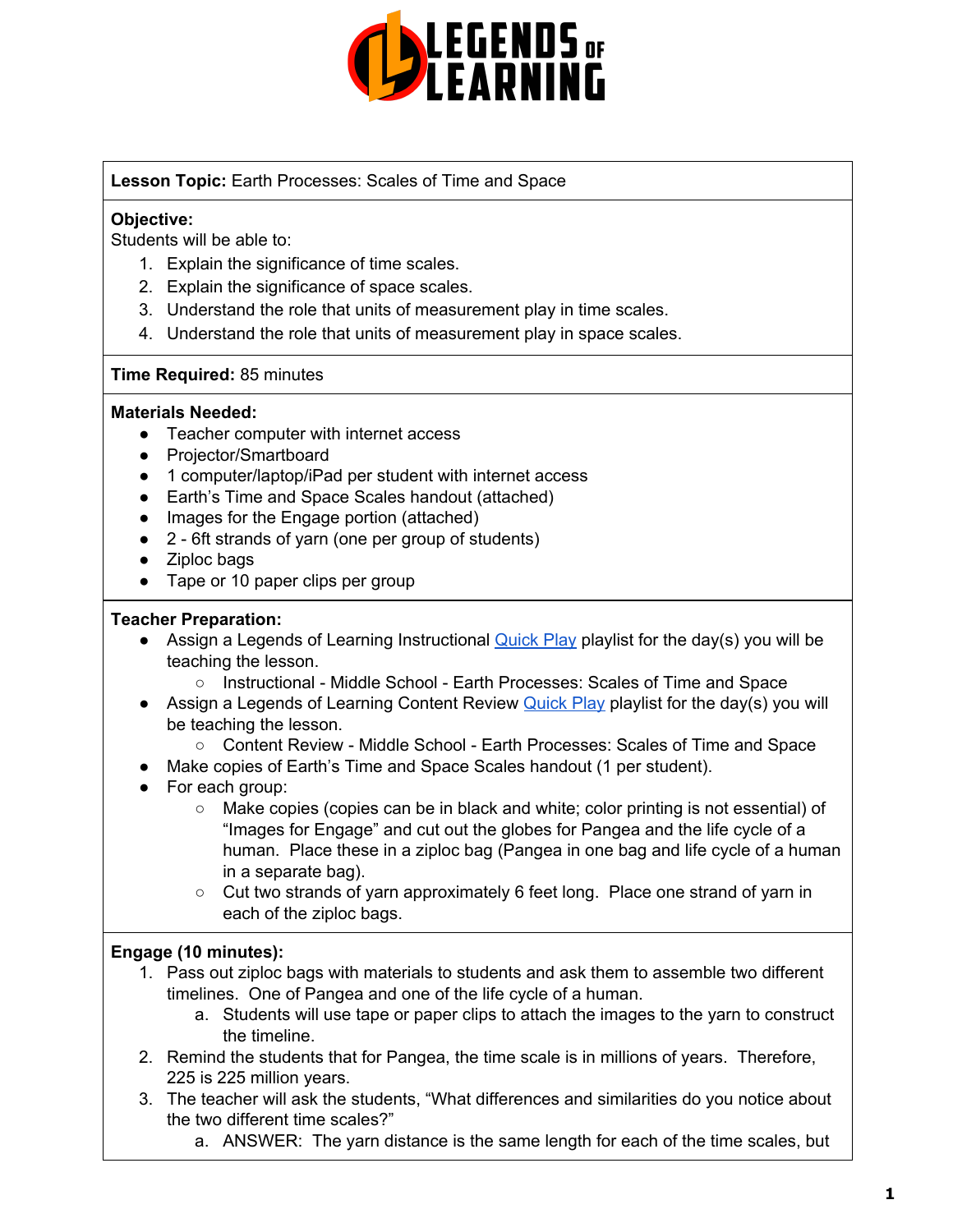

the amount of time that is being represented on each timeline is different. Different events are occurring in the separate time scales. Some events take a small amount of time when compared to the age of the Earth.

- 4. The teacher will ask the students, "What do you notice about the units on the time scales?"
	- a. ANSWER: Pangea is in millions of years and the human life cycle is in years.
- 5. The teacher will say, "Today we are going to learn about scales of time and space that exist on Earth. Think about this demonstration during today's lesson as we will refer back to it at the end of class."

## **Explore (30 minutes):**

- 1. Have your students sign in to Legends of [Learning](https://intercom.help/legends-of-learning/en/articles/2154920-students-joining-a-playlist). Instruct students to complete the Instructional playlist.
- 2. As students complete the assigned game, students should fill out the Earth's Time and Space Scales handout **(Part I ONLY)**.
- 3. Assist students as needed during game play, pause playlist if you need to address content or questions to the entire class.

## **Explain (20 minutes):**

- 1. Review answers to Earth's Time and Space Scales handout.
- 2. Relate student knowledge to demonstration at the beginning of class.
	- a. Which time scale took the longest? (Pangea/earth's continents)
	- b. Which time scale was the shortest? (The human's life cycle)
	- c. What was significant about the length of the strand of yarn? (The size of the instrument being used to illustrate an event on Earth is relative to the units being used to communicate the event that is being measured)
	- d. What is the importance of Earth's time scales? (Some events occur quickly and may have negative consequences, such as a volcano erupting. Some events take millions of years, such as the geological processes that have shaped the Earth into a habitable planet.)
	- e. What is the importance of Earth's space scales? (These scales show the relative sizes of various objects in comparison to each other.)
	- f. Which is more important the size of the instrument being used to illustrate an event or the units of measurement? (The units of measurement. The units of measurement will indicate the rate of speed or indicate the size of an event or object.)

#### **Elaborate (15 minutes):**

- 1. Explain to students that although it appears that a day in your life, or life in general, is long, it is only a very, very small portion on Earth's geologic time scale.
- 2. This short [video](https://www.youtube.com/watch?v=r10oh1NHKv4) will further explain how different terms are used to explain the different events and/or different species that have occurred on/inhabited the Earth in a time scale.
- 3. Ask students to describe and explain what they are seeing in the video.
	- a. Answer: The Earth has time scales (that span many years) which indicate the events and/or organisms that lived during that era.
- 4. The teacher will have the students complete **Part II** on the Earth's Time and Space Scales handout.

**Evaluate (10 minutes):**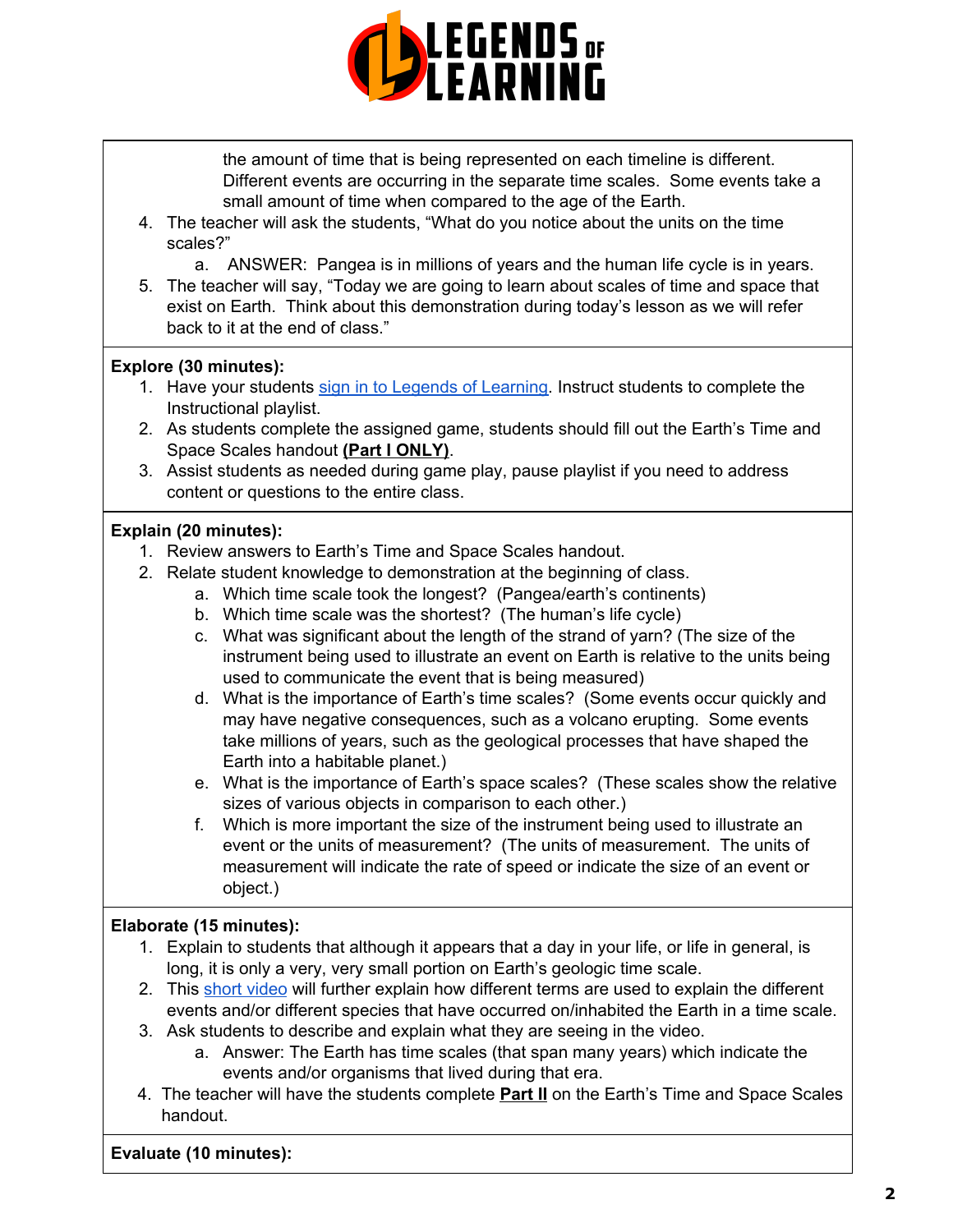

- 1. Have your students sign in to Legends of [Learning](https://intercom.help/legends-of-learning/en/articles/2154920-students-joining-a-playlist). Instruct students to complete the Content Review playlist.
- 2. [Analyze](https://intercom.help/legends-of-learning/en/articles/2154918-tracking-student-progress-and-performance) student results to determine what concepts need to be a focus for reteaching.

## **Additional Lesson Strategies:**

- To use Legends for additional instruction, create a [custom](https://intercom.help/legends-of-learning/en/articles/2154910-creating-a-playlist) playlist with an [instructional](https://intercom.help/legends-of-learning/en/articles/3505828-types-of-games) [game](https://intercom.help/legends-of-learning/en/articles/3505828-types-of-games) and pre and post [assessment](https://intercom.help/legends-of-learning/en/articles/2154913-adding-assessments-to-a-playlist).
- To use Legends for a quick formative [assessment](https://intercom.help/legends-of-learning/en/articles/2154913-adding-assessments-to-a-playlist), create a 5-question assessment in a [playlist.](https://intercom.help/legends-of-learning/en/articles/2154910-creating-a-playlist)
- To use Legends for a student-directed experience, create a [targeted](https://intercom.help/legends-of-learning/en/articles/3340814-targeted-freeplay) freeplay playlist.
- Encourage students to play on their own at home in **Legends of Learning: [Awakening](https://intercom.help/legends-of-learning/en/articles/2425490-legends-of-learning-awakening)** for a student-driven experience including avatars, battling, and quests all centered around topics they are covering in class.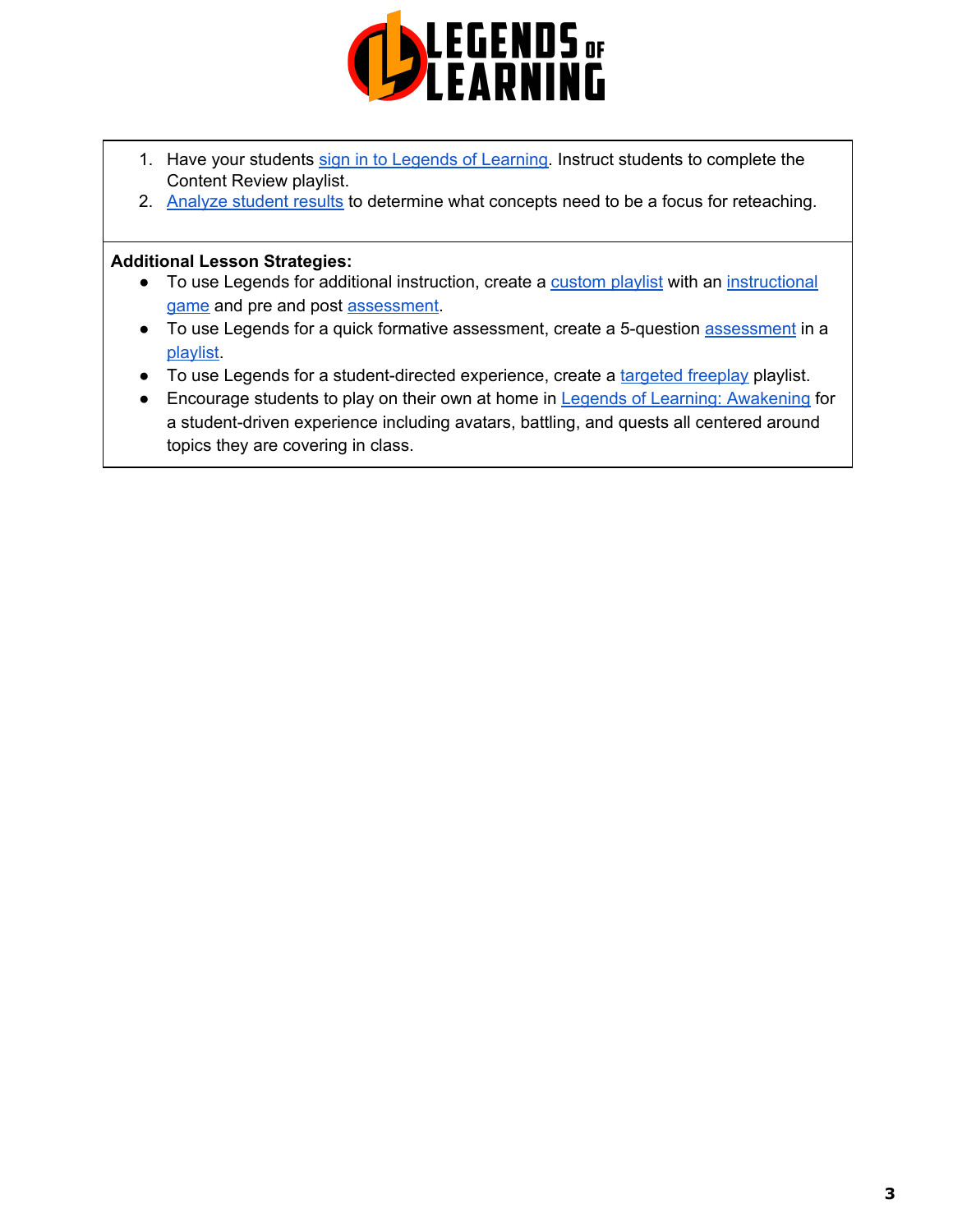

# **Earth's Time and Space Scales**

Name:  $\blacksquare$ 

**Directions:** While playing the first game in Legends of Learning called *Time for Fun: Geologic Time Scale*, use what you learn to answer the questions below.

# **Part I**

- 1. What is the smallest object in the simulation? (*human, dust, dust mite, quartz*)
- 2. Which is smaller, a *quartz geode* or a *raindrop*?
- 3. Why is the unit meters used to measure distances or the size of some objects?
	- **A** The unit meters can be used if the person who is measuring decides to use meters instead of millimeters or inches.
	- **B** The unit meters can be used to measure large objects and/or large distances.
	- **C** Both A and B are correct
	- **D** None of the above
- 4. Which of the following is known as the "age of the mammals"? (*Cenozoic, Mesozoic, Paleozoic, Proterozoic)*
- 5. Has oxygen been in the atmosphere since the beginning of geologic time? (*yes no)*
- 6. Explain your answer for question 5. \_\_\_\_\_\_\_\_\_\_\_\_\_\_\_\_\_\_\_\_\_\_\_\_\_\_\_\_\_\_\_\_\_\_\_\_\_\_\_\_\_\_\_\_\_\_\_\_\_
- 7. How long have humans inhabited the Earth? *(61 million years ago, 2500 million years ago, 4000 million years ago, none of the above)*

 $\_$  , and the set of the set of the set of the set of the set of the set of the set of the set of the set of the set of the set of the set of the set of the set of the set of the set of the set of the set of the set of th

8. How long is a millennium in years? *(100 years, 1000 years, 1 million years, none of the above)*

# **Part II**

9. What is the significance of time/space scales? \_\_\_\_\_\_\_\_\_\_\_\_\_\_\_\_\_\_\_\_\_\_\_\_\_\_\_\_\_\_

 $\_$  , and the set of the set of the set of the set of the set of the set of the set of the set of the set of the set of the set of the set of the set of the set of the set of the set of the set of the set of the set of th

 $\_$  , and the set of the set of the set of the set of the set of the set of the set of the set of the set of the set of the set of the set of the set of the set of the set of the set of the set of the set of the set of th

 $\_$  , and the set of the set of the set of the set of the set of the set of the set of the set of the set of the set of the set of the set of the set of the set of the set of the set of the set of the set of the set of th

10. How are time and space scales different from each other, and how are space and time scales similar?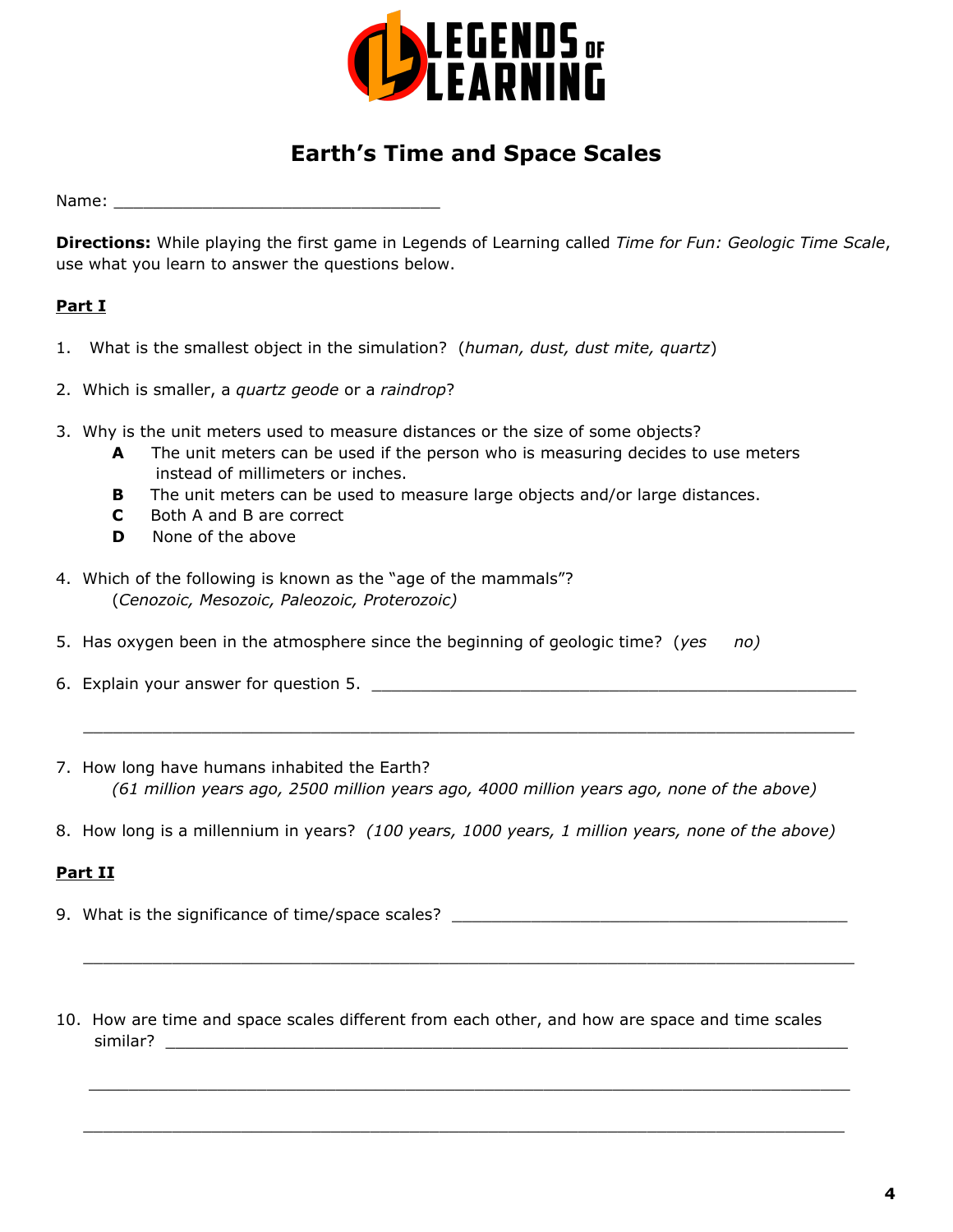

# **Images for Engage.**

Each globe must be cut separately.



Present Day